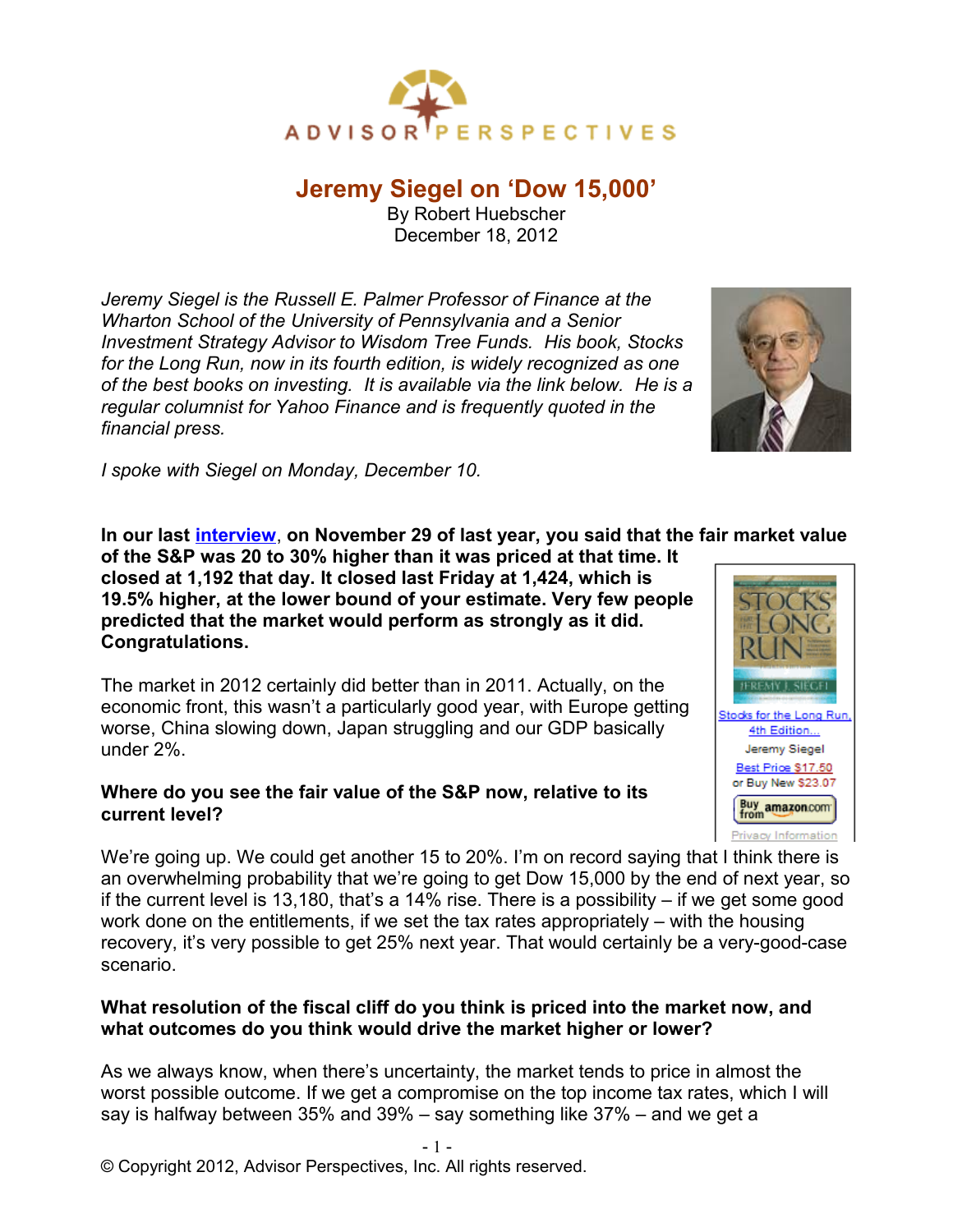

compromise on capital gains tax rates, which are now 15%, rising to 17.5% instead of 20%, and a compromise on dividends, that would be enormously favorable for the market. Even tax rates splitting down the middle would be enormously favorable. But even if we go to 20% on the capital gains rate and even if we go to the top marginal income rates, I still think we're going to have a good market.

My feeling is that we're not going to go to the top rates on dividends. There's a lot of support among Democrats to keep the dividend tax lower. We'll see how low it will be. It would be very disappointing if the tax rate on dividends went back up to the marginal income rates that we had before the Bush tax cuts.

#### **Many people worry that market prices are artificially elevated now because of Fed policy or that our excessive debt will eventually force prices lower. What advice would you offer to those investors?**

The prices of bonds are being sent artificially high, and that is where the real concern is. We're in the biggest bond bubble in history right now, even greater than the bond bubble right after World War II, when rates were also kept artificially low. The danger is definitely on the bond side, with stocks still selling below 15-times earnings. Earnings estimates for this year look pretty much like 100 per share, and for next year operating earnings look like 105 to 107 per share.

For those people who ask, "Well, what happens if interest rates go up?" one should remember that bull markets are never killed at the beginning of an interest rate up-cycle. Those markets usually go on for many months if not years after the increase in rates. Only when rates get very high and the squeeze gets very hard does that signal the end of the bull market, so I do not fear higher rates. In fact, if the Fed forces higher rates, in my opinion that's a sign that they think the economy is improving and it would actually be a favorable sign for the market.

**Corporate profits are up about 8.7% since a year ago, and reported earnings per share for the S&P 500 are at an all-time high. To some degree, this has distorted Shiller PEs to the upside, whereas there was a downside distortion during the financial crisis in 2008, as you have correctly pointed out. Now, Jeremy Grantham of GMO has warned that profits are eventually going to revert to the mean, at least over the long term, and he uses a seven-year time horizon. What is your feeling about an eventual reversion to the mean for profit margins and corporate profits?**

You've got to be very careful about that. Profit margins are high, but they're not at an alltime high. There are two very good reasons why profit margins are high. One is because the percent of profits coming from foreign sales is a steadily increasing fraction, and the margin on foreign sales is higher, probably because the tax rate on foreign sales is lower. It's often been advertised that our corporate tax rate is the second-highest in the world. In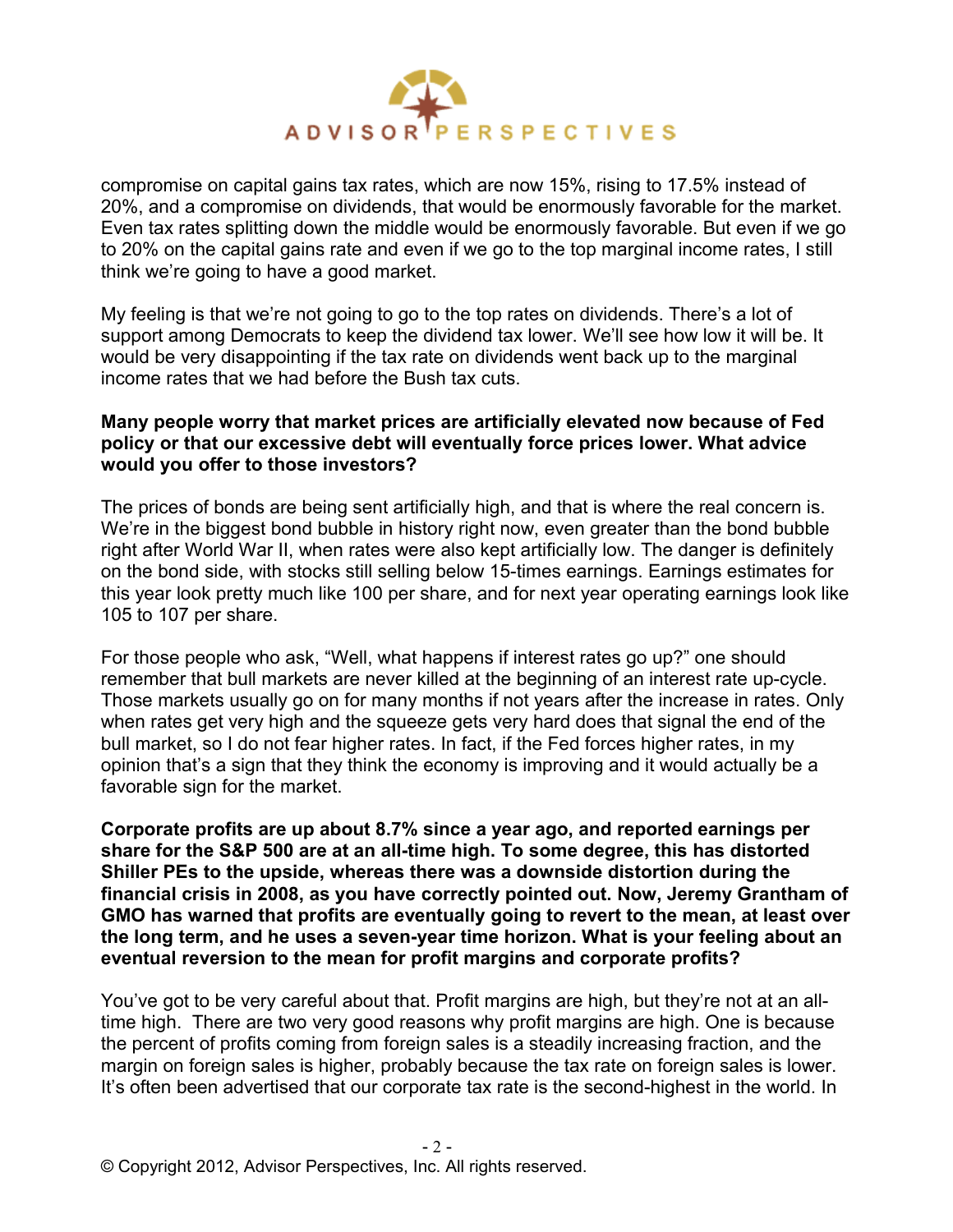

fact, even Obama has proposed lowering our corporate tax rate. So one of the reasons the margin is high is foreign sales.

Another is the growing importance of technology sales, which automatically have higher margins because of the way accountants expense R&D. It looks like they're getting higher margins because of the fact that so much of their cost structure is in development costs. It looks like their margins are high. Technology is going to continue to be a strong part of the S&P, so I don't see that reverting to mean nor do I see foreign profits reverting immediately to the mean.

So I'm very skeptical that we're going to get a big reversion of profit margins to the mean. They're high, and they're going to stay higher than normal. Corporate profit as a percent of GDP is distorted because more firms are being classified in the corporate sector and less in what's called proprietors' income or private income. The return on total capital, both public and private, is not rising as a percent of GDP. What we see rising as a percent of GDP is corporate, because more firms are incorporating and we have less proprietors' income than we used to in the economic data.

Profit margins are not high, and I challenge Jeremy Grantham to say why they are high. He said they were high two years ago. That was one year out from the worst recession. Unemployment was high. There were a lot of unsold goods. There was very little pricing power. Now, he's not telling us why they are unusually high. I can understand them being high at the top of a business cycle. Clearly, where there is a boom in demand, firms can get almost any price that they ask when there are shortages of certain goods, but why would there be artificially high profit margins coming off the worst recession in 75 years?

Unfortunately, the story doesn't fit with the economic facts on the ground. There is the same problem with Shiller's P/E ratio. His cyclically adjusted P/E ratio two years ago showed profits too high. Well, again, one year, two years off from the worst recession, they're not cyclically too high. That doesn't make sense. Ten years off from the recession you can be cyclically too high. In 1999 you were cyclically too high, but not in 2010, 2011 and 2012.

These stories are not jibing with the economic facts of this cycle. I would not worry about profits being artificially high or margins being artificially high, given the economic data.

**Let me ask you about another of Grantham's positions. In his latest quarterly commentary, titled ["On the Road to Zero Growth,](http://www.advisorperspectives.com/commentaries/gmo_112012.php)" he expanded on research by the economist Robert Gordon, and he argued that the US will no longer enjoy the 3%-ormore economic growth as it has in the post-war era, and that growth will slow to 0.9% for the next two decades and 0.4% through mid-century. What are your thoughts on that forecast?**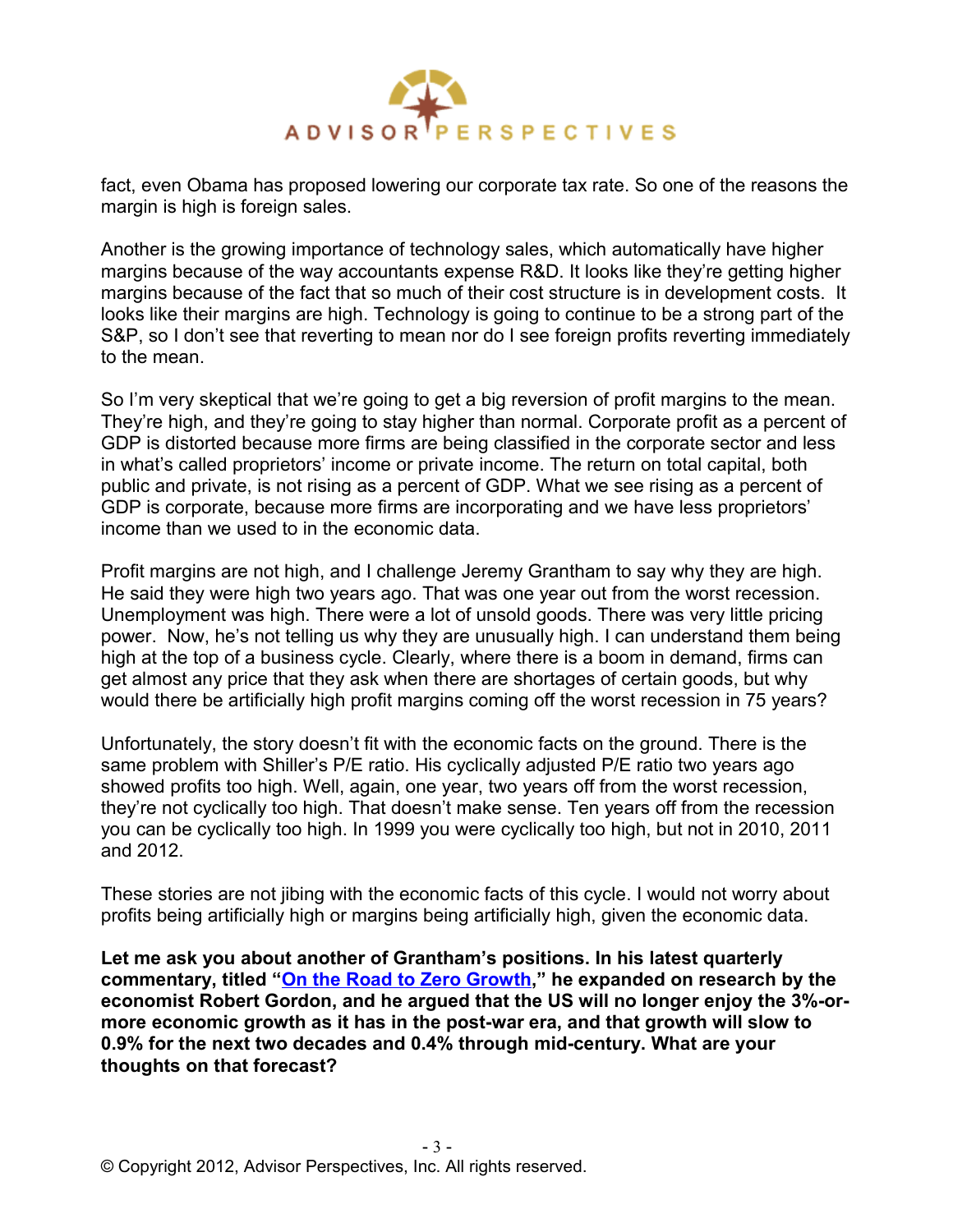

I completely reject that. I read the Gordon article. It totally ignores one of the basic facts that drives productivity growth and technological change, and that is collaboration among researchers, academics, and those that are working on common problems. If you go back in history – to the introduction of the printing press, the telephone, and even the development of paper in China in the  $2^{nd}$  century – there was a surge of growth because people could communicate with each other in ways that they could not before. All progress is built on the shoulders of others that have done the research.

The Internet revolution, globalization, and China and India joining the world community are driving research with the best minds and smartest people working on common problems and technologies to solve them. We could be in for a golden age of technological growth. I don't understand why growth should be lower. I understand population growth will be lower, and it's an older population, and that's a valid reason for slower growth. More people are retiring. But productivity is output per man-hour; it's not the total GDP. GDP has a lot of room to expand and very likely offset the other forces of the aging economy and slower growth.

Also, one has to realize that the emerging economies are nowhere near as aged as the developed economies, and they've got a lot of young people to drive growth – in India particularly and elsewhere in Asia and the Middle East. Eventually I hope Africa comes on board. It has been sluggish but it is beginning to show signs of growth.

This idea that growth is finished does not look at the broad historical facts about what drives growth in an economy. It's not just population growth. It's the development of new technologies that come from common research.

#### **Turning back to stocks for a second, you've been an advocate of high-dividend stocks in the past. Is that still your view?**

Yes. People are worried about what the taxes are going to be on dividends. My belief is that there will be, at the end of the day, a lower tax on dividends. I'm not going to say 15%. My prediction is close to 20%. But one should remember that that high tax only applies to high-income people, those making over \$250,000, and of course is not applicable to the 50% of all dividend-paying stocks that are held in 401(k)s, IRAs, and other tax-exempt accounts. Those account holders don't care at all about the dividend tax. We've had good returns from dividend-paying stocks when the tax rates were 80% and 90% in the 1960s and '70s. If they go up to 20% or even higher, with interest rates extremely low, highdividend stocks are going to be the assets of choice for the retiring baby-boomers.

## **Given the sovereign debt risk in Europe and the risk of a slowdown in Chinese growth, should US-based investors be any less diversified and more concentrated in dollar-denominated holdings at this point?**